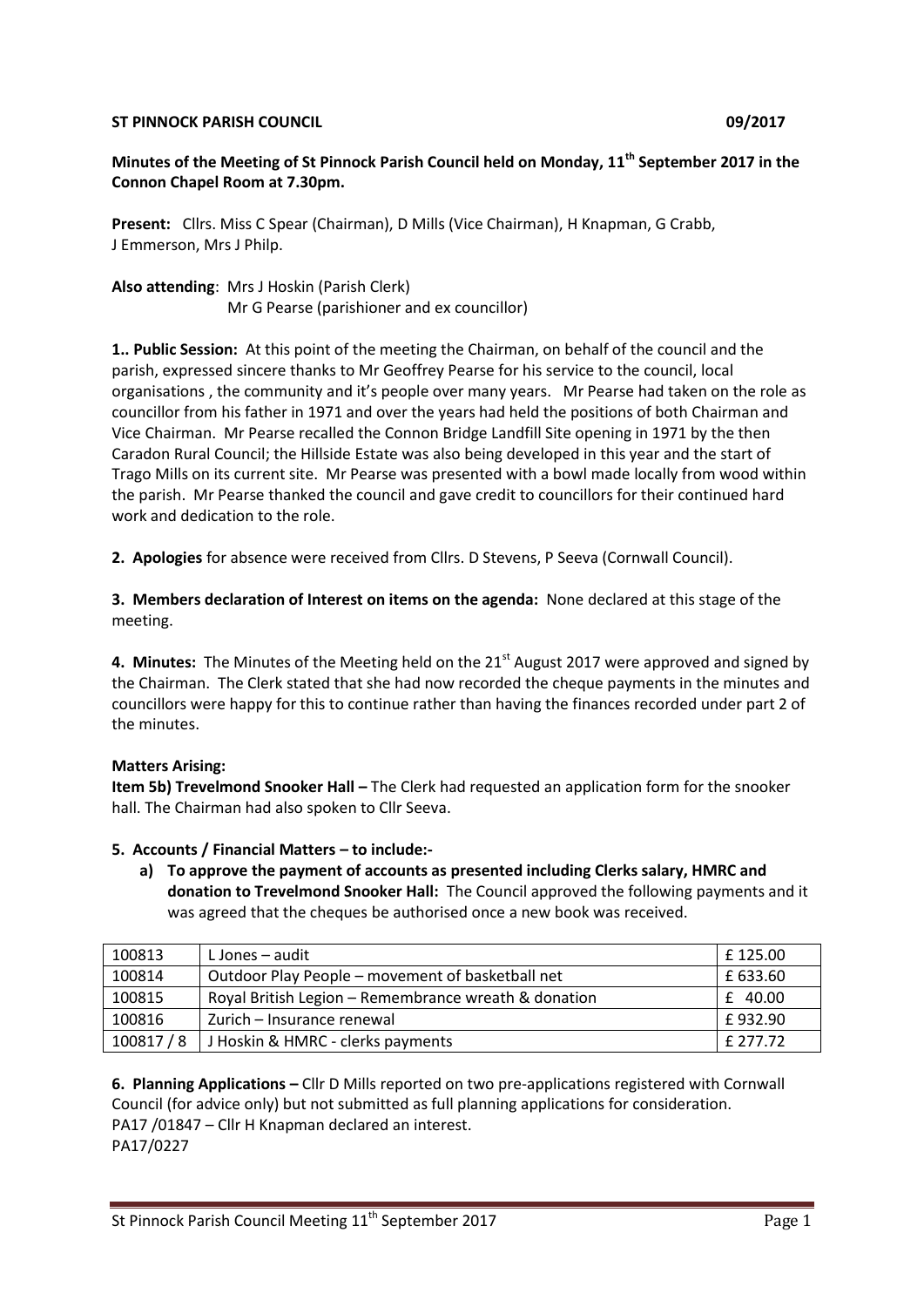**7. Playing Field, East Taphouse – cost to replace rubber tile surfacing for swings:** The Clerk had contacted the Outdoor Play People and Wickstead Leisure for costs per square metre to replace the rubber tiles or resurface the area with wet pour and awaited a reply. Having decided to apply for funding from the Halsall Housing development S.106 money, Cllr Mrs J Philp suggested that money could be used to provide an item of equipment for the children of Trevelmond, possibly some swings.

**8. Parish Council policies – updated by the Clerk, Chairman and Vice Chairman and agree to adopt the policies:** Cllr D Mills circulatedcopies of draft policies to the meeting. It was agreed that these be circulated and adopted at the next meeting, with any amendments, if needed.

## **9. Correspondence:**

- o SUEZ **–** Agenda and Minutes for the next Connon Bridge Landfill site meeting on 12th September 2017.
- o Clerk & Councils Direct magazine September 2017

# **10. Highway Matters to be reported to Cormac:**

- o It was noted that Cormac had visited Lower Lane to look at the flooding problems, and although the drains were cleared they would continue to block up over a period of time if not maintained.
- $\circ$  The white lines marked in the wrong place and previously reported had not been changed.
- o A diversion sign now resting against the hedge on the junction near Bethel Chapel had not been picked up.

## **11. Parish Matters to discuss / report:**

- o **Liskeard Have Your Say meeting – report form meeting, if available:** No meetings held.
- o **Liskeard Community Network Meeting.** No meetings held.
- o **Provision of a defibrillator – St Pinnock Community Hall – update on BT connection:** Cllr D Mills reported that having failed to attend the first appointment it was hoped that BT would connect the broadband on the  $14^{th}$  September 2017. SUEZ / SITA had agreed to support the funding for a defibrillator. It was noted that a design fault on the boxes for any existing defibrillators was being changed as currently should there be a power cut or loss of internet connection the boxes could not be opened. FLEET were no longer appointing 'buddies' as any activity could now be directly by a mobile phone App. A guardian appointed to monitor the box and equipment would carry out checks every 14 days. The new defibrillators were now £2500 plus Vat with an annual maintenance cost of £160.

IT was suggested that the money offered by SUEZ / SITA could be supported by funding from the Parish Council and provide a second defibrillator for Trevelmond. Cllr D Mills was authorised to purse this matter and obtain any funding available.

o **Remembrance Sunday Service:** The Chairman had received the service sheets and agreed to officiate the service with help from Mr G Pearse. Mr Pearse offered to publish details in the Cornish Times newspaper. The Clerk will make a poster for the notice board. The wreath to be laid by Mr Mike Scott or Mr G Pearse.

## **12. Any other Business / Items for the next agenda:**

o **Posthorn –** Cllr D Mils had managed the posthorn magazine online for the past three years since the paper copy of this parish magazine had stopped. The number of 'hits' be day was very little. Cllr Mills suggested that the system of paper copies be reintroduced and this had been supported by the Hall Committee who were originally responsible for this publication.